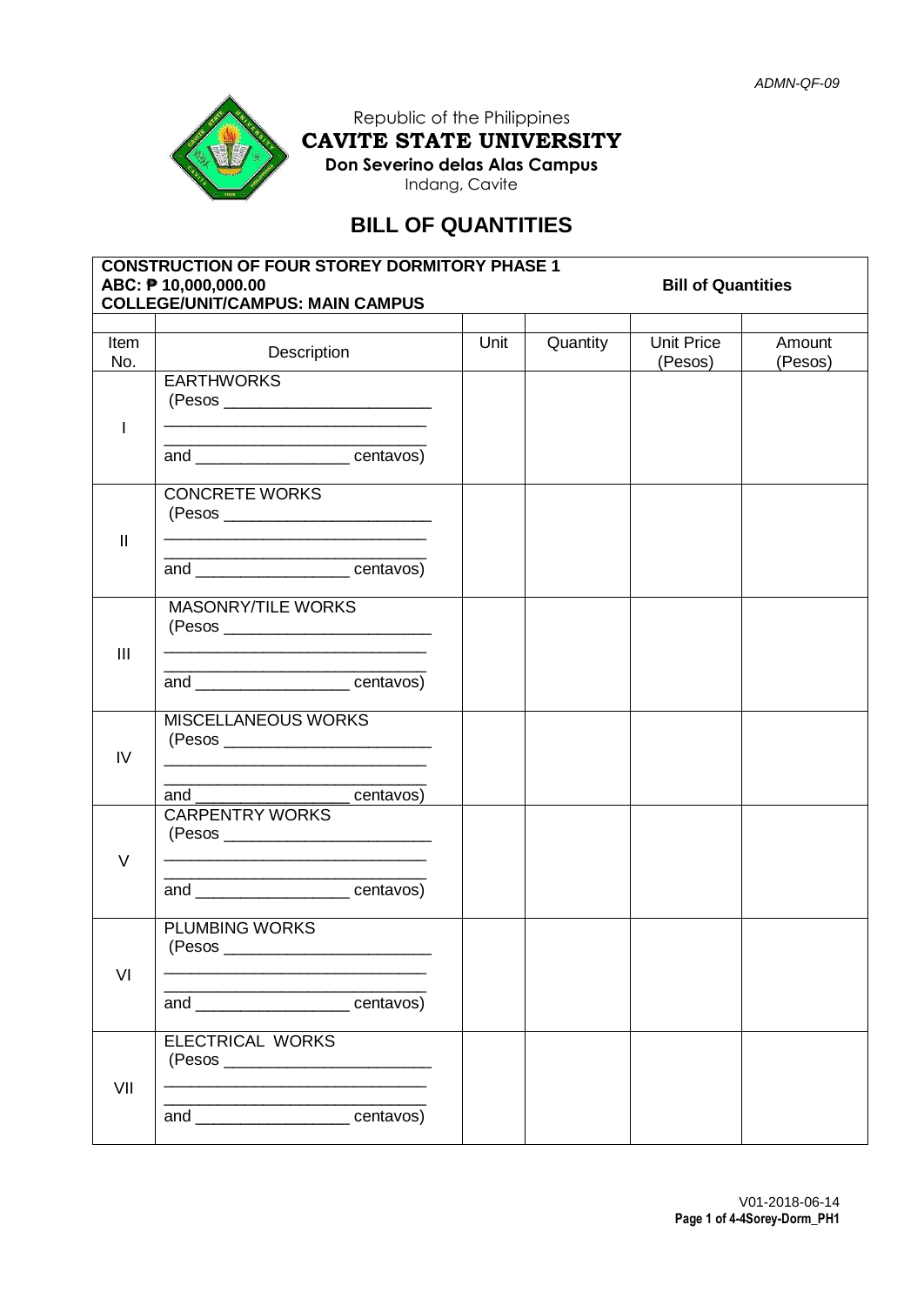| VIII | <b>PAINTING WORKS</b><br>and centavos)  |       |  |
|------|-----------------------------------------|-------|--|
|      | <b>GRAND TOTAL</b>                      |       |  |
|      | Write grand total in words              |       |  |
|      | Name of Bidder/Bidder's Representative: | Date: |  |

<u> 2008 - Jan Barnett, amerikansk politik (d. 1888)</u>

Position: Construction Company/Contractor:

V01-2018-06-14<br>Page 2 of 4-4Sorey-Dorm\_PH1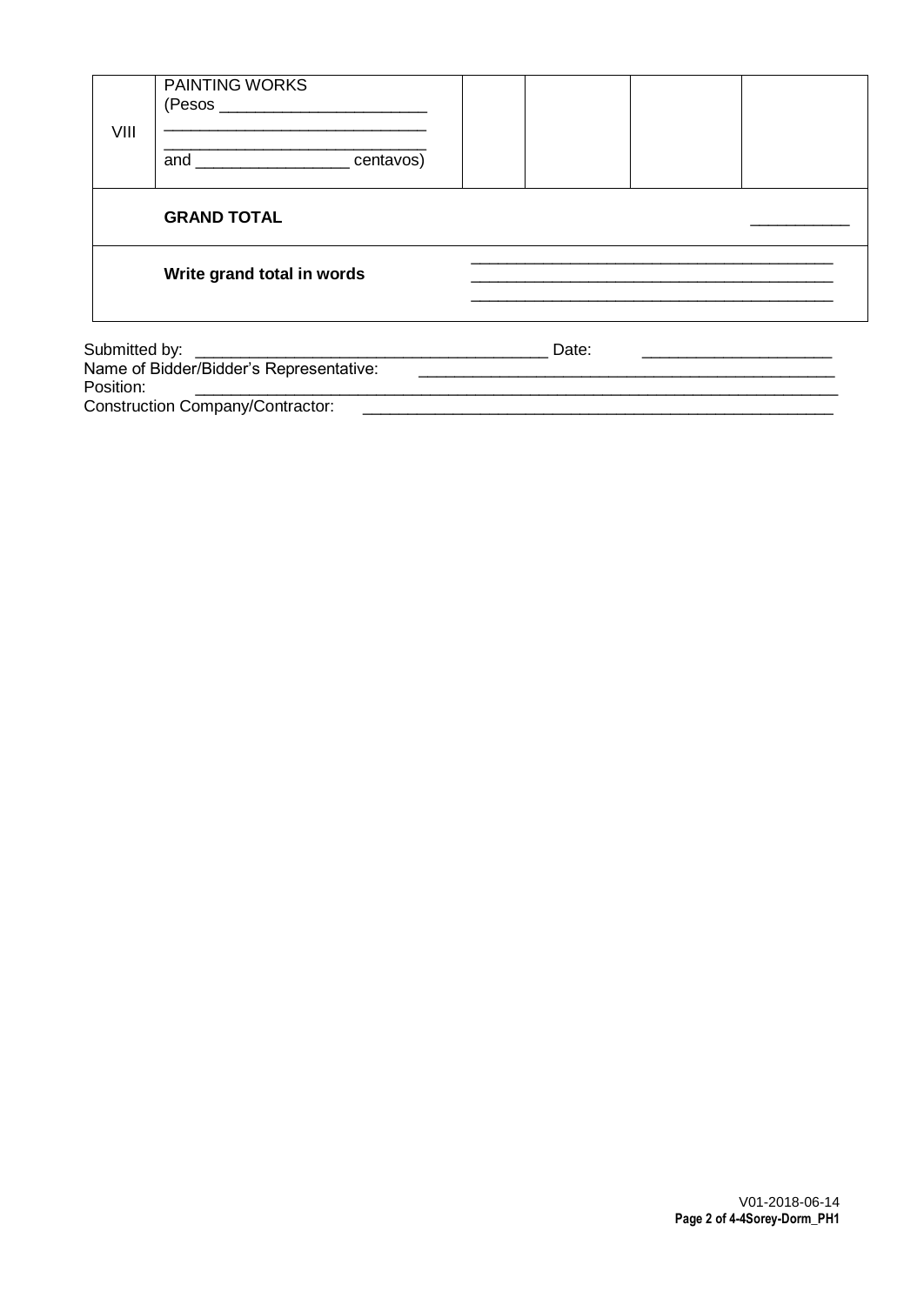#### *CAVITE STATE UNIVERSITY*

SCOPE OF WORK:

# **A. CONSTRUCTION OF FOUR-STOREY DORMITORY PHASE 1**

GENERAL NOTES:

- 1. The project should be finished in 240 calendar days.
- 2. Actual site inspection is a must.
- **3. The works will be from Grid 1 to 5 and grid A to D' (from foundation to second floor level)**

## **B. Technical Description**

- **I. Earthworks**
	- **A.** Site Preparation/Temporary enclosure/ Mobilization/ Demobilization/ Office/ Bunkhouse/ Billboard/etc.
	- **B.** Clearing, Excavation and Backfilling
		- 1. This work includes excavation for all columns/wall footings, tie beam and septic tank.
		- 2. The area should be cleared/cleaned before and after the construction work at least six meters away from the building line. Unusable used formworks, excessive soil fill and all other unwanted debris of construction works should be disposed properly.

#### **II. Concrete Works**

- A. Cast-in-place concrete
	- 1. Concrete works include footings, columns, slabs, beams, stairs, and all other concrete components needed to complete the structure.
		- Provide lintel beams for the opening of doors and windows.
	- 2. Provide one meter extension of concrete columns, beams and slab.
	- 3. Strength of concrete to be adopted shall be **3,500 psi.**
	- 4. Concrete works should be plain cement finished.
	- 5. Provide necessary tools and equipment needed for concrete works.
- B. Steel Reinforcement
	- 1. Use deformed bar grade 40.
	- 2. Provide necessary tools and equipment needed for steel works.

## **III. Masonry and Tile Works**

- A. CHB Laying
	- 1. Installation of CHB reinforced with 10mmØ deformed bar spaced at 0.60m on center every three layers.
		- a. CHB 6" for the perimeter/exterior walls and septic tank.
		- b. CHB 4" for interior/partition walls.
		- c. Provide counter lavatory with ceramic tiles in the comfort rooms.
	- 2. Masonry works should be plastered plain cement.

#### B. Tile Works

Supply and installation of the following:

- 1. Ceramic tiles (locally made) 0.40m. x 0.40m. for the whole area of ground floor and counter lavatory. Tiles must be accented with dark colors.
- 2. Ceramic colored tiles 0.40m. x 0.40m. for comfort/shower rooms (floors and walls). Tiles must be installed for the entire floors and walls. Accent using decorative tiles should be provided.
- 3. Tiles must be installed by using adhesive and finished with appropriate tile grout.
- 4. Consult the end user for color preference of tiles.

#### **IV. Miscellaneous Works**

Supply and installation of the following:

- 1. Doors
	- 7.0 (1.0m. x 2.10m.) powder coated steel flush door complete with all accessories
	- 6.0 (0.70m. x 1.80m.) Aluminum composite swing type door complete with all accessories (see existing at SUB building) - For Comfort Rooms
	- 11.0 Shower curtain with stainless rod For Shower Room
- 2. Windows
	- 5.0 W-1 Aluminum casement window with  $\frac{1}{4}$ " thick colored glass, complete with all accessories
	- 2.0 W-3 Aluminum casement window with  $\frac{1}{4}$ " thick colored glass,